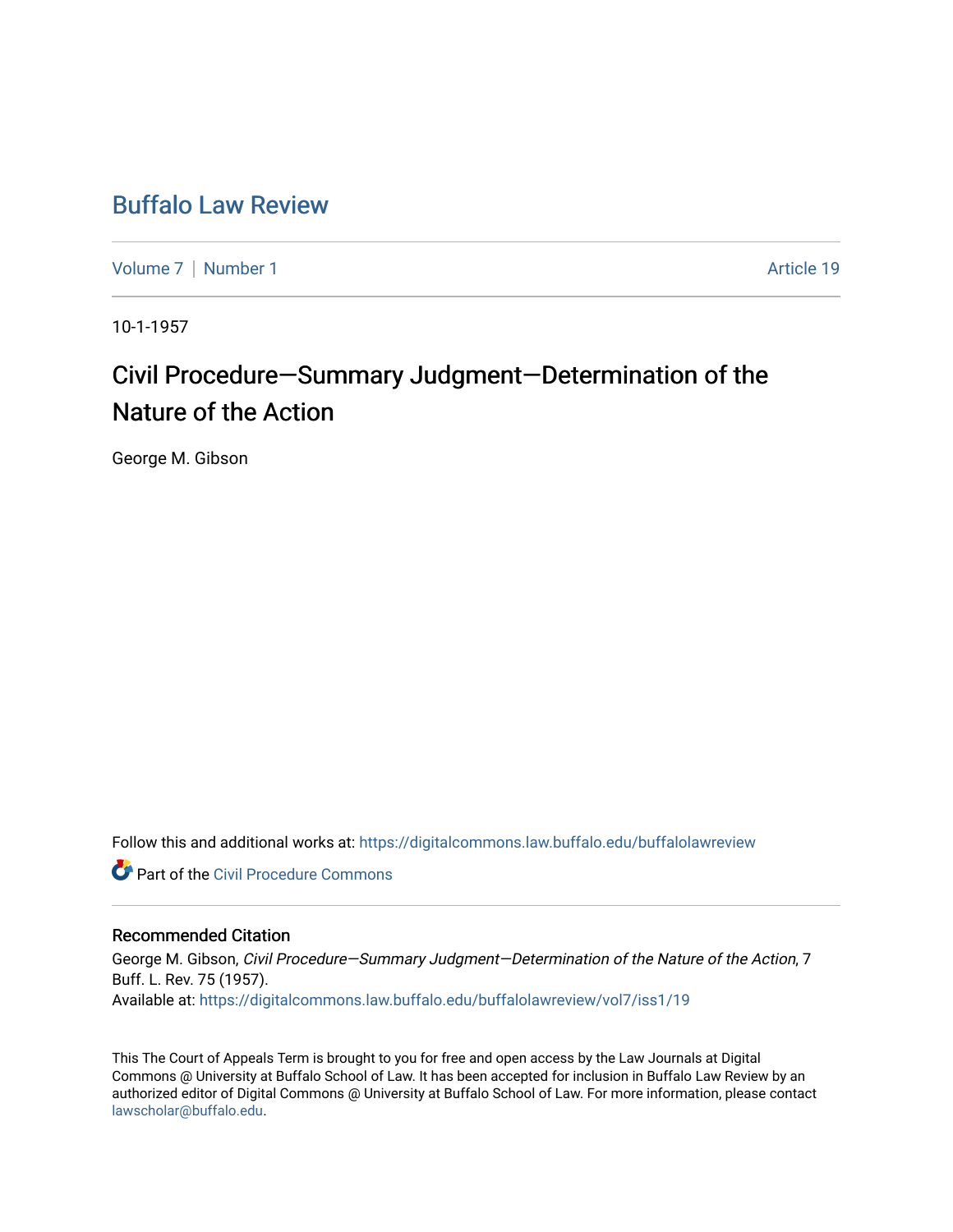#### *COURT OF APPEALS, 1956 TERM*

The burden is upon the insured to establish that their claim for relief is authorized by the terms of the policy.<sup>16</sup> Since the insured did not properly allege the necessary degree of tort liability, to establish a prima facie claim for breach of the policy contract, his motion for summary judgment on the pleadings, must fail for insufficiency.

Insured further contended that insurer is estopped from denying liability under the policy because they undertook the defense of a prior action to determine insured's tort liability under the original claim for damages.17 The Court rejected this assertion **by** pointing **out** that the insurer had in fact given notice of its intention to reserve claim before defending the action and was therefore **not** estopped.'<sup>8</sup>

The Court had thus probed deeply into the facts surrounding a motion for summary judgment on the pleadings. Although summary judgment is an efficient, expedient measure to quickly eliminate ungrounded controversies from today's overcrowded court calendars, it must be used with utmost care and discretion. **If** this caution is not observed, we will open wide the dangerous door to denial of due process, in the guise of judicial expediency.

#### Summary Judgment-Determnation **Of** The Nature **Of** The Action

In *Erbe. v. Lincoln Rochester Trust Company,19* the plaintiffs brought an action against the executor-trustee of a trust which had been concluded nine years before, alleging certain wrongful acts of self-dealing which had taken place more than ten years before this action. The plaintiffs had unsuccessfully alleged bad faith on the part of the defendant in prior proceedings relating to the termination of the trust but brought the present action alleging newly discovered evidence of fraud, apparently resulting from a perusal of the Surrogate's Court records pertaining to the trust.

The complaint was dismissed in Special Term<sup>20</sup> on the grounds that the action, though for damages in fraud, was precluded **by** the six year statute of limitations<sup>21</sup> since the plaintiffs had sufficient knowledge of the events at the

**<sup>16.</sup>** Lavine v. Indemnity Insurance Co. of North America, **260** N.Y. **339, 183 N.E. 897 (1933). 17.** Moore Construction Co. v. United States Fidelity **&** Guarantee Co., **<sup>293</sup>**

N.Y. **119, 56 N.E.2d** 74 (1944); Gerka v. Fidelity **&** Casualty Co. of New York, **251** N.Y. **51, 57, 167 N.E.169, 170 (1929).**

**<sup>18.</sup>** Moore Construction Co. v. United States Fidelity **&** Guarantee Co. **293** N.Y. 119, 125, 56 N.E.2d 74, 76 (1944); Knauss Inc. v. Indemnity Ins. Co. of North<br>America, 270 N.Y. 211, 215, 216, 200 N.E. 791-93 (1936).<br>19. 3 N.Y.2d 321, 165 N.Y.S.2d 107 (1957).<br>20.' 1 Misc.2d 413, 145 N.Y.S.2d 788 (S

<sup>21.</sup> **N.** Y. **CIV.** PRAC. **AcT** §48 **(5).**